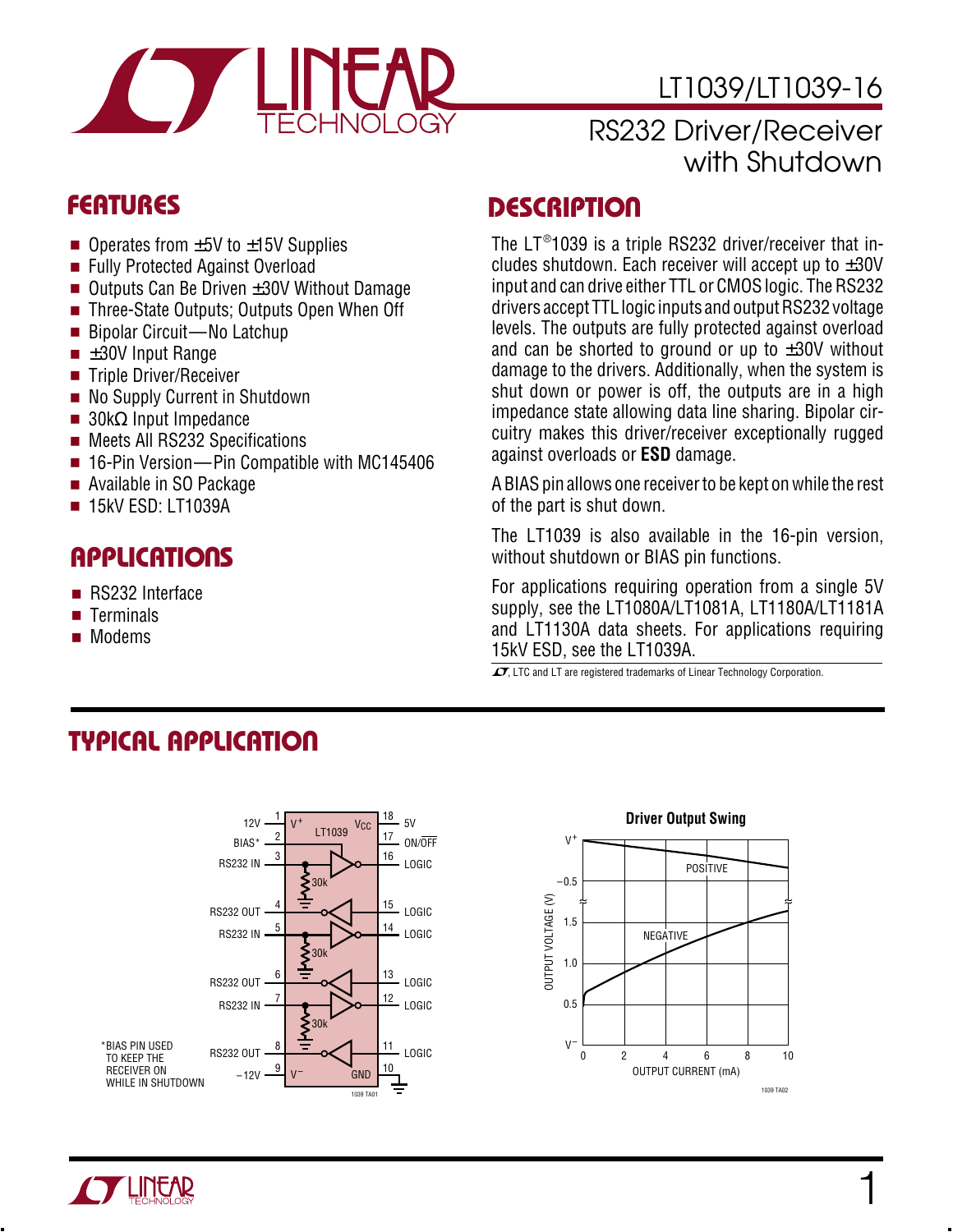### **ABSOLUTE MAXIMUM RATINGS** (Note 1)

| <b>Supply Voltage</b> |  |
|-----------------------|--|
|                       |  |
|                       |  |
|                       |  |
|                       |  |
|                       |  |
|                       |  |

| <b>Operating Temperature Range</b>                             |  |
|----------------------------------------------------------------|--|
|                                                                |  |
|                                                                |  |
|                                                                |  |
| Storage Temperature Range  – 65 $\degree$ C to 150 $\degree$ C |  |
| Lead Temperature (Soldering, 10 sec) 300°C                     |  |

## **PACKAGE/ORDER INFORMATION**



## **ELECTRICAL CHARACTERISTICS**

The  $\bullet$  denotes specifications which apply over the full operating temperature range, otherwise specifications are at  $T_A = 25^\circ \text{C}$ .

| <b>PARAMETER</b>                                                                        | <b>CONDITIONS</b>                                                           |  |                            | TYP                        | <b>MAX</b> | <b>UNITS</b> |
|-----------------------------------------------------------------------------------------|-----------------------------------------------------------------------------|--|----------------------------|----------------------------|------------|--------------|
| Driver V <sup>+</sup> = 12V, V <sup>-</sup> = -12V, V <sub>ON/OFF</sub> = 2.5V (Note 2) |                                                                             |  |                            |                            |            |              |
| Output Voltage Swing                                                                    | $Load = 3k to Ground$<br>Positive<br>Negative                               |  | $V^+ - 0.4$<br>$V^- + 1.5$ | $V^+ - 0.1$<br>$V^- + 1.0$ |            | V<br>V       |
| Logic Input Voltage Levels                                                              | Input Low Level ( $V_{OUT}$ = High)<br>Input High Level ( $V_{OIII}$ = Low) |  | 2.0                        | 1.4<br>1.4                 | 0.8        | V<br>V       |
| Logic Input Current                                                                     | $V_{IN} \geq 2.0V$<br>$V_{IN} \leq 0.8V$                                    |  |                            | 5                          | 20<br>20   | μA<br>μA     |
| <b>Output Short-Circuit Current</b>                                                     | Sourcing Current, $V_{OIII} = 0V$<br>Sinking Current, $V_{OIII} = 0V$       |  | 5<br>$-5$                  | 15<br>$-15$                |            | mA<br>mA     |
| Output Leakage Current                                                                  | Shutdown (Notes 3, 4), $V_{OUT} = \pm 18V$ , $V_{IN} = 0V$                  |  |                            | 10 $(25^{\circ}C)$         | 200        | μA           |
| Supply Leakage Current                                                                  | Shutdown (Note 3)                                                           |  |                            | 1 $(25^{\circ}C)$          | 100        | μA           |
| <b>Slew Rate</b>                                                                        | $R_1 = 3k$ , $C_1 = 51pF$                                                   |  | 4                          | 15                         | 30         | $V/\mu s$    |
| <b>Supply Current</b>                                                                   | $V_{OUIT} = Low$                                                            |  |                            | 4                          | 8          | mA           |

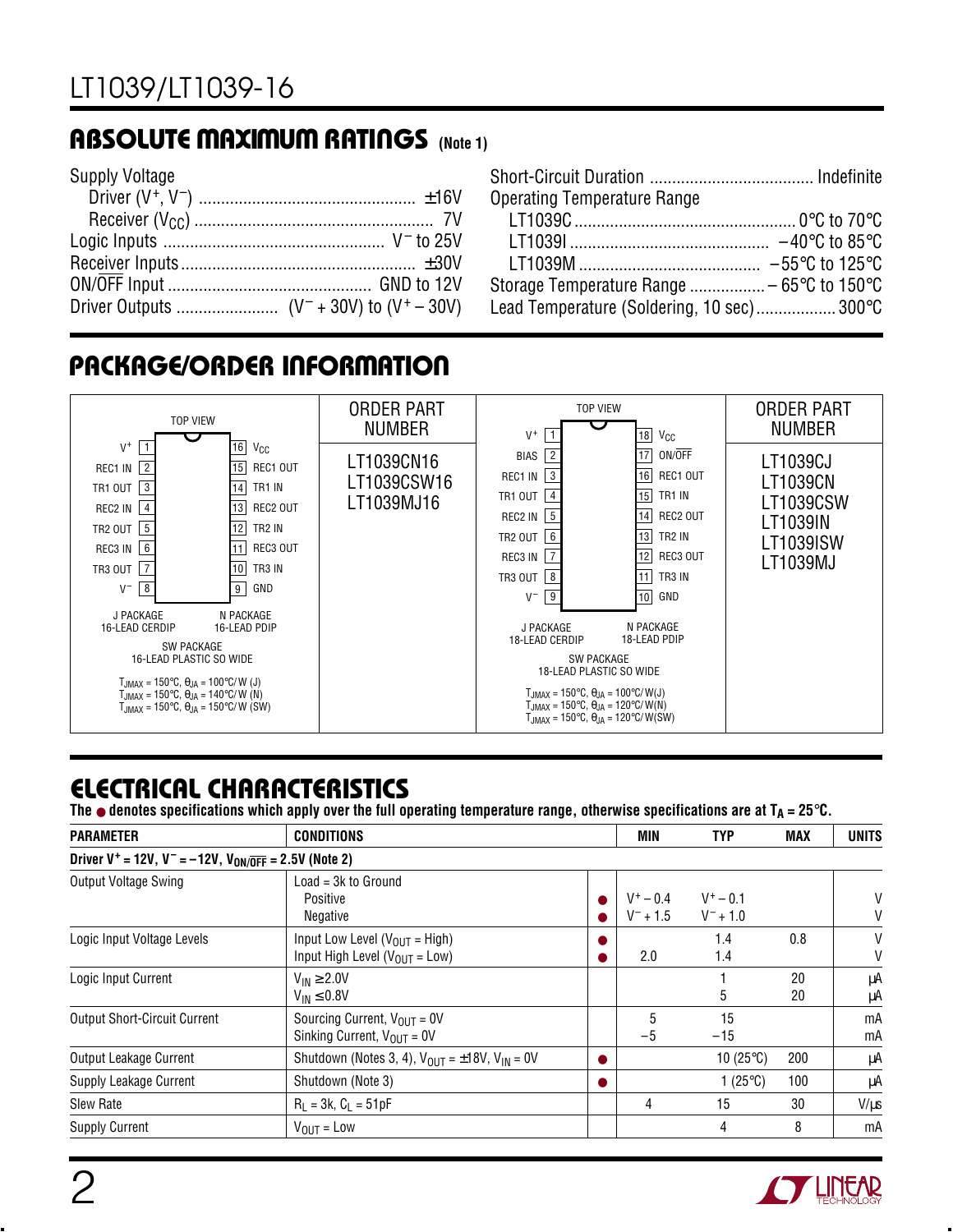#### **ELECTRICAL CHARACTERISTICS**

The  $\bullet$  denotes specifications which apply over the full operating temperature range, otherwise specifications are at  $T_A = 25^\circ \text{C}$ .

| <b>PARAMETER</b>                                                | <b>CONDITIONS</b>                                                                     |  | <b>MIN</b>   | <b>TYP</b>         | <b>MAX</b> | <b>UNITS</b> |
|-----------------------------------------------------------------|---------------------------------------------------------------------------------------|--|--------------|--------------------|------------|--------------|
| Receiver $V_{CC}$ = 5V, $V_{ON/\overline{OFF}}$ = 2.5V (Note 2) |                                                                                       |  |              |                    |            |              |
| Input Voltage Thresholds                                        | Input Low Level ( $V_{OUT}$ = High)<br>Input High Level ( $V_{OUT}$ = Low)            |  | 0.5          | 1.3<br>1.7         | 2.8        | V<br>V       |
| Hysteresis                                                      |                                                                                       |  | 0.1          | 0.4                | 1.0        | V            |
| Input Resistance                                                |                                                                                       |  |              | 30                 |            | $k\Omega$    |
| Output Voltage                                                  | Output Low, $I_{\text{OUT}} = -1.6 \text{mA}$<br>Output High, $I_{OUT} = 160 \mu A$   |  | 3.5          | 0.4<br>4.8         | 0.5        | $\vee$<br>V  |
| <b>Output Short-Circuit Current</b>                             | Sourcing Current, $V_{OIII}$ = 0V (Note 5)<br>Sinking Current, $V_{OUT} = V_{CC}$     |  | 0.5<br>$-10$ |                    |            | mA<br>mA     |
| Output Leakage Current                                          | Shutdown (Note 2), $0V \leq V_{\text{OUT}} \leq V_{\text{CC}}$ , $V_{\text{IN}} = 0V$ |  |              |                    | 10         | μA           |
| <b>Supply Current</b>                                           |                                                                                       |  |              | 4                  |            | mA           |
| Supply Leakage Current                                          | Shutdown (Note 3)                                                                     |  |              | 1 (25 $\degree$ C) | 100        | μA           |
| <b>ON/OFF Pin Current</b>                                       | $0V \leq V_{ON/\overline{OFF}} \leq 5V$                                               |  | $-15$        |                    | 80         | μA           |

**Note 1:** Absolute Maximum Ratings are those values beyond which the life of a device by be impaired.

**Note 4:** For  $T_A \ge 100^{\circ}$ C, leakage current is 350 $\mu$ A max. **Note 5:** For  $T_A \le -25^\circ \text{C}$ , output source current is 0.4mA.

**Note 2:**  $V_{ON/\overline{OFF}} = 5V$  for LT1039M grade devices.

**Note 3:**  $V_{ON/\overline{OFF}} = 0.4V$  for  $-55^{\circ}C \le T_A \le 100^{\circ}C$  and  $V_{ON/\overline{OFF}} = 0.2V$  for 100 $\degree$ C ≤ T<sub>A</sub> ≤ 125 $\degree$ C. Does not apply to LT1039-16 part.

# **TYPICAL PERFORMANCE CHARACTERISTICS W U**





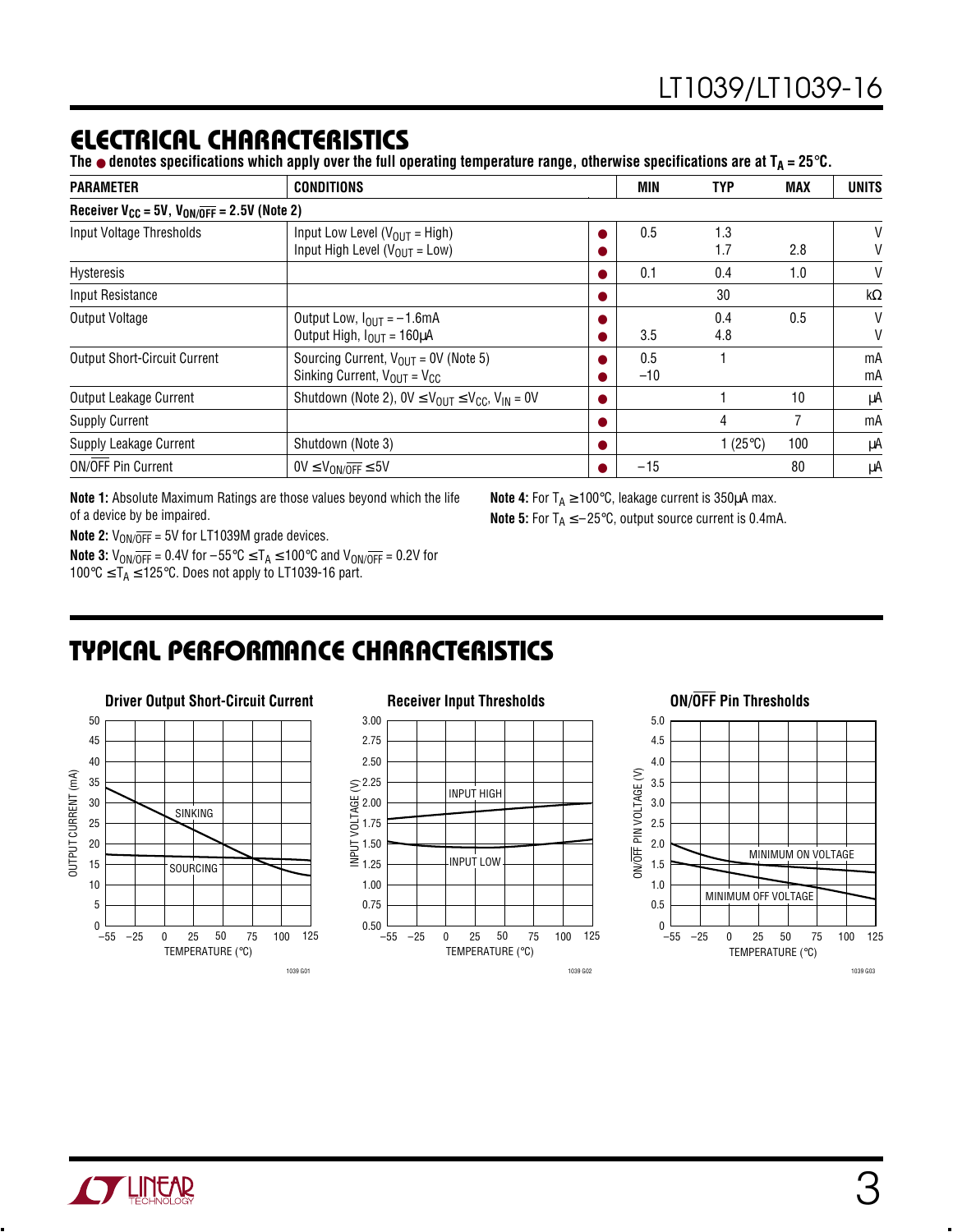## **TYPICAL PERFORMANCE CHARACTERISTICS W U**



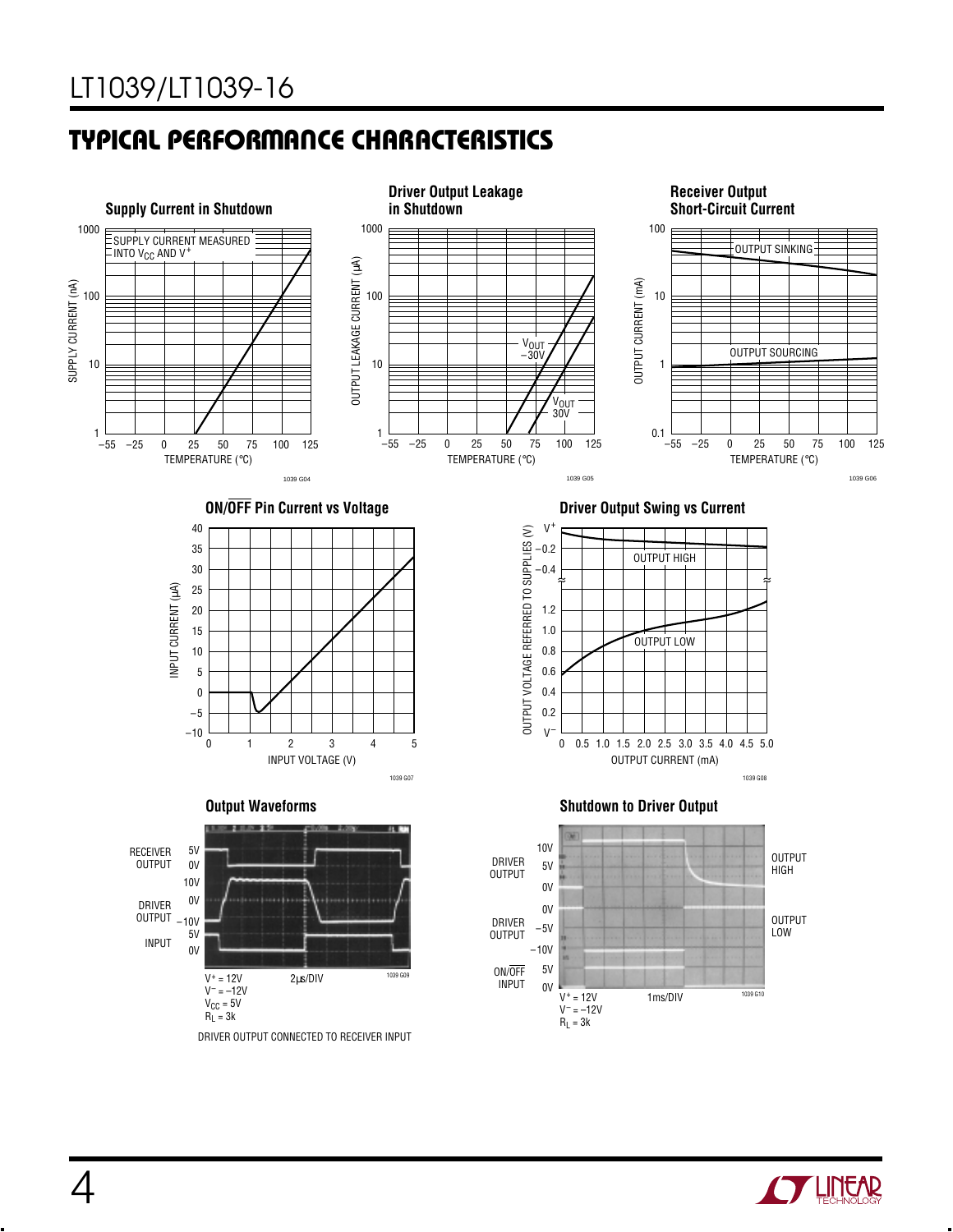### **TYPICAL PERFORMANCE CHARACTERISTICS W U**



#### **PIN FUNCTIONS** (Pin numbers listed are for 18-pin device)

**V+, V– (Pins 1, 9):** Driver Supply Pins. Supply current drops to zero in shutdown mode. Driver outputs are in a high impedance state when  $V^+$  and  $V^-$  = 0V.

**BIAS (Pin 2):** Keeps receiver 1 on while the LT1039 is in the shutdown mode. Leave BIAS pin open when not in use. See Applications Information for proper use.

**REC IN (Pins 3, 5, 7):** Receiver Input Pins. Accepts RS232 voltage levels  $(\pm 30V)$  and has 0.4V of hysteresis to provide noise immunity. Input impedance is nominally  $30k\Omega$ .

**TR OUT (Pins 4, 6, 8):** Driver Outputs with RS232 Voltage Levels. Outputs are in a high impedance state when in the shutdown mode or when power is off (V<sup>+</sup> and V<sup>-</sup> = 0V) to allow data line sharing. Outputs are fully short-circuit protected from  $V^-$  + 30V to  $V^+$  – 30V with power on, off or in the shutdown mode. Typical output breakdowns are greater than  $\pm 45V$  and higher applied voltages will not damage the device if moderately current limited.

**GND (Pin 10):** Ground Pin.

**TR IN (Pins 11, 13, 15):** RS232 Driver Input Pins. Inputs are TTL/CMOS compatible. Inputs should not be allowed to float. Tie unused inputs to  $V_{CC}$ .

**REC OUT (Pins 12, 14, 16):** Receiver Outputs with TTL/ CMOS Voltage Levels. Outputs are in a high impedance state when in the shutdown mode to allow data line sharing. Outputs are fully short-circuit protected to ground or  $V_{CC}$  with power on, off or in the shutdown mode.

**ON/OFF (Pin 17):** Controls the operation mode of the LT1039 and is TTL/CMOS compatible. A logic low puts the device in the shutdown mode which reduces input supply current to zero and places both driver and receiver outputs in a high impedance state.

**V<sub>CC</sub>** (Pin 18): 5V Power for Receivers.

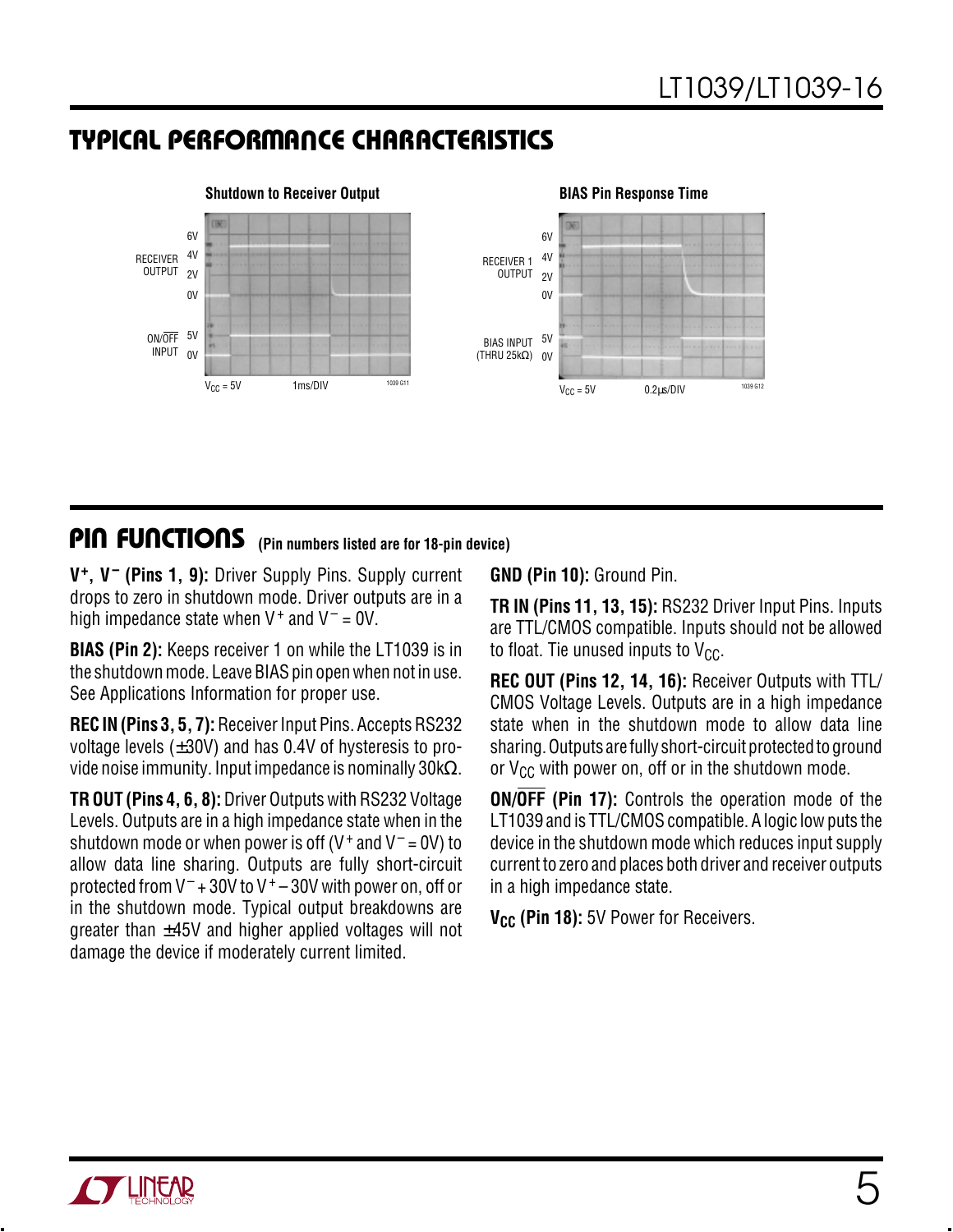# LT1039/LT1039-16

# **APPLICATIONS INFORMATION U W U U**

The driver output stage of the LT1039 offers significantly improved protection over older bipolar and CMOS designs. In addition to current limiting, the driver output can be externally forced to  $\pm 30V$  with no damage or excessive current flow, and will not disrupt the supplies.





Some drivers have diodes connected between the outputs and the supplies, so externally applied voltages can cause excessive supply voltage to develop

**Older RS232 Drivers and Other CMOS Drivers**



Placing the LT1039 in the shutdown mode (Pin 17 low) puts both the driver and receiver outputs in a high impedance state. This allows data line sharing and transceiver applications.





#### **Sharing a Receiver Line**



1039 AI05 ON/OFF (TRANSMIT/RECEIVE) INPUT LOGIC INVERTER

The shutdown mode also drops all supply currents ( $V_{CC}$ ,  $V^+$ ,  $V^-$ ) to zero for power conscious systems.

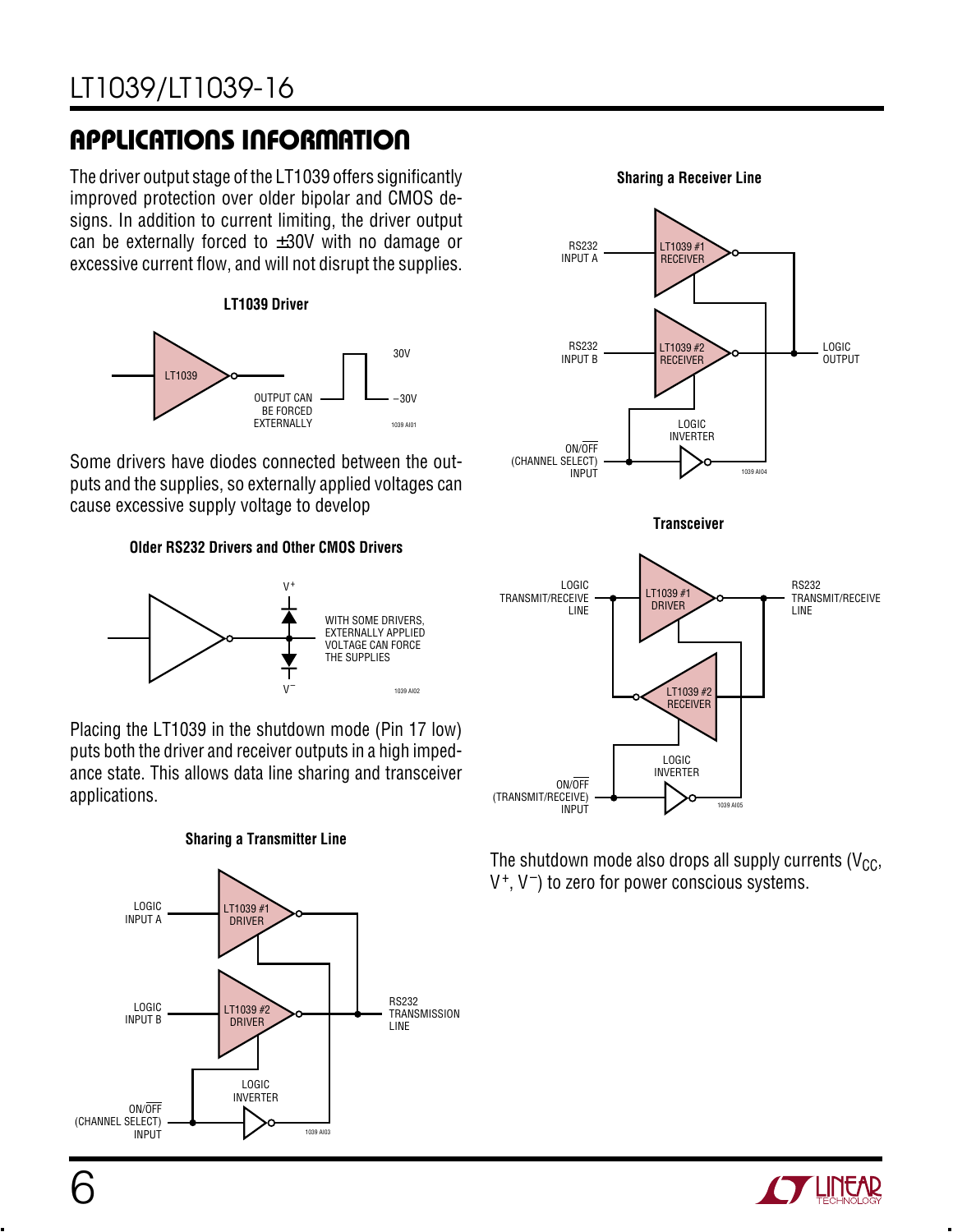### **APPLICATIONS INFORMATION U W U U**

When driving CMOS logic from a receiver that will be used in the shutdown mode and there is no other active receiver on the line, a 51k resistor can be placed from the logic input to  $V_{CC}$  to force a definite logic level when the receiver output is in a high impedance state.

#### **Driving CMOS Logic from a Receiver**



To protect against receiver input overloads in excess of  $\pm 30$ V, a voltage clamp can be placed on the data line and still maintain RS232 compatibility.

#### **Input Overvoltage Protection**



The receiver input impedance of the LT1039 is nominally 30kΩ. For applications requiring a 5kΩ input impedance, a 5.6k resistor can be connected from the receiver input to ground.

#### **5k**Ω **Impedance Matching**



Driver inputs should not be allowed to float. Any unused inputs should be tied to  $V_{CC}$ .

The BIAS pin is used to "keep alive" one receiver while in the shutdown mode (all other circuitry being inactive). This allows a system to be in shutdown and still have one active receiver for transferring data.

#### **Keeping Alive One Receiver While in Shutdown**



It can also be used to make an RS232 compatible shutdown control line. Driving the BIAS pin low through a resistance of 24k to 30k keeps the receiver active. Do not drive the BIAS pin directly from a logic output without the series resistor. An unused BIAS pin should be left open.

#### **RS232 Compatible Shutdown Control Line**



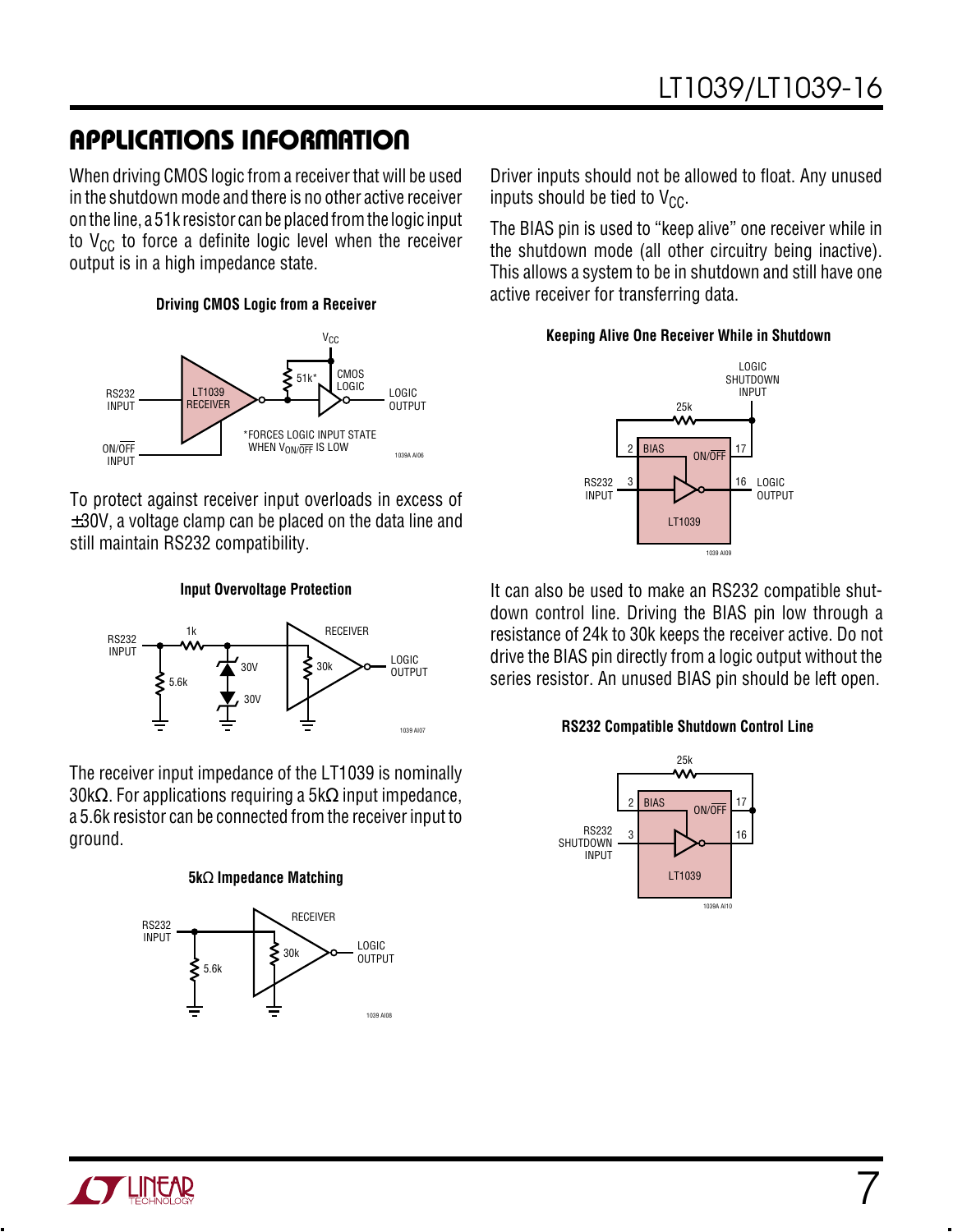

**J Package 16-Lead CERDIP (Narrow 0.300, Hermetic)** (LTC DWG # 05-08-1110)

**J Package 18-Lead CERDIP (Narrow 0.300, Hermetic)** (LTC DWG # 05-08-1110)



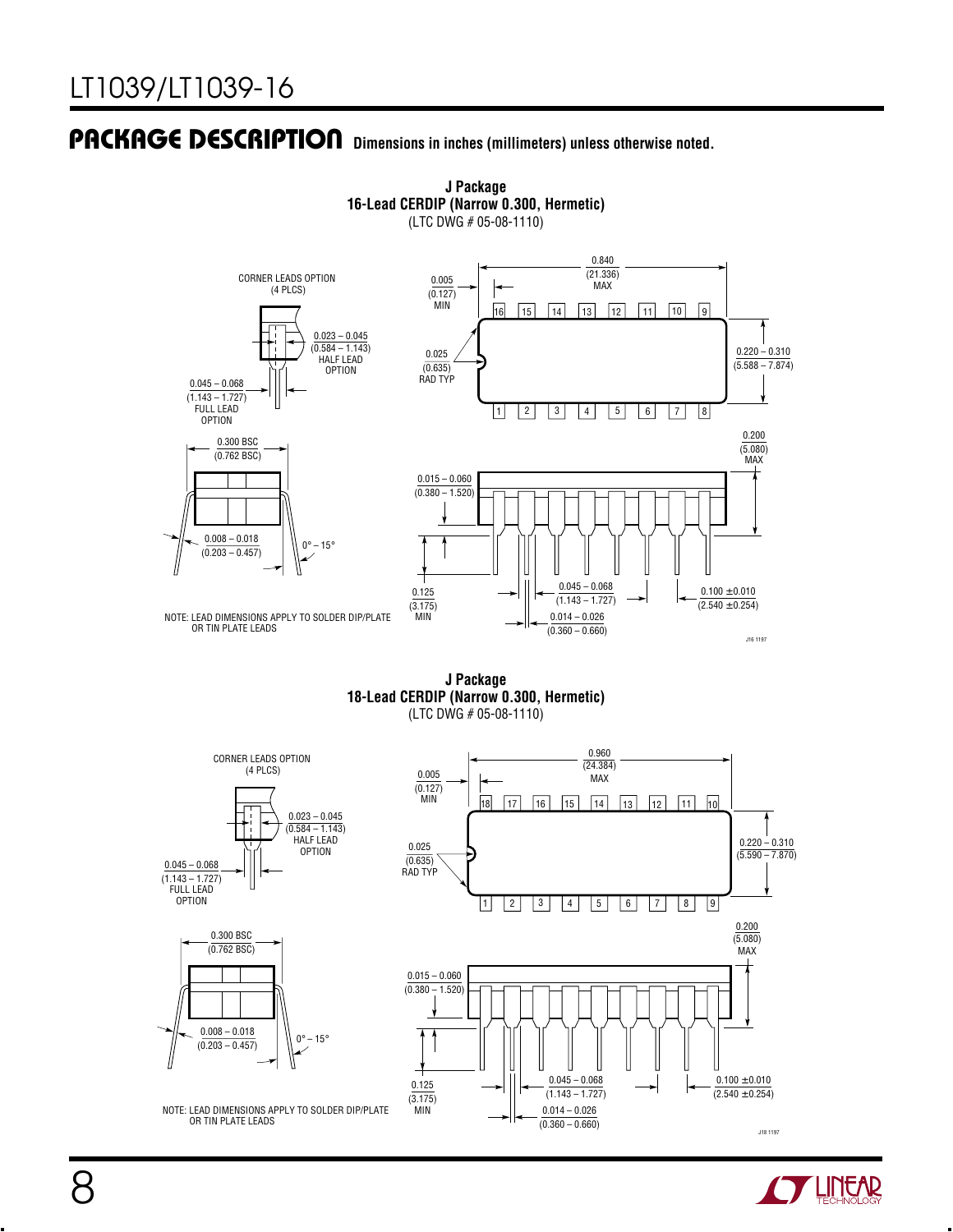

**N Package 16-Lead PDIP (Narrow 0.300)**

(LTC DWG # 05-08-1510)

\*THESE DIMENSIONS DO NOT INCLUDE MOLD FLASH OR PROTRUSIONS. MOLD FLASH OR PROTRUSIONS SHALL NOT EXCEED 0.010 INCH (0.254mm)

N16 1197

**N Package 18-Lead PDIP (Narrow 0.300)** (LTC DWG # 05-08-1510)



MOLD FLASH OR PROTRUSIONS SHALL NOT EXCEED 0.010 INCH (0.254mm)

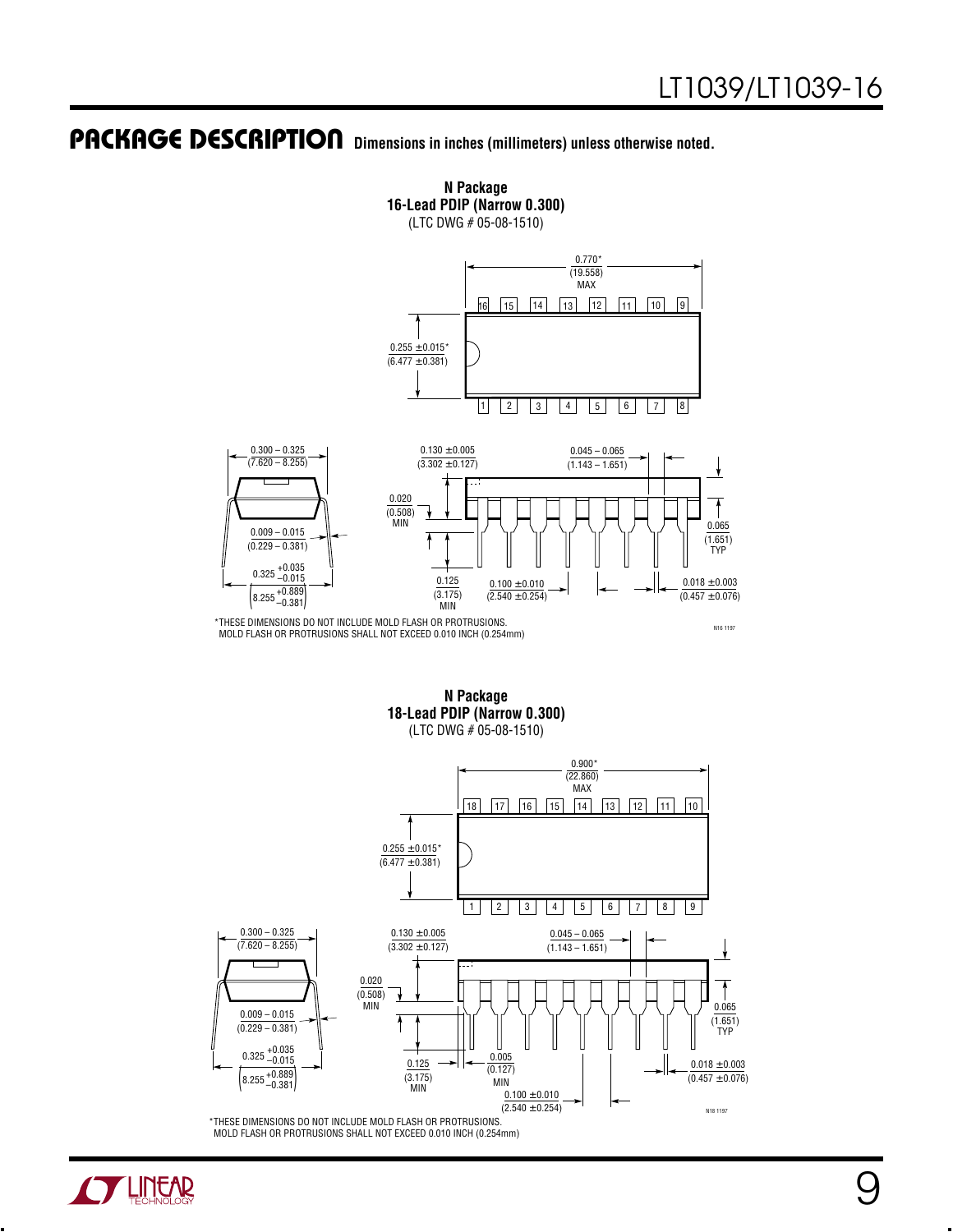

**SW Package 16-Lead Plastic Small Outline (Wide 0.300)** (LTC DWG # 05-08-1620)

NOTE:<br>1. PIN 1 IDENT, NOTCH ON TOP AND CAVITIES ON THE BOTTOM OF PACKAGES ARE THE MANUFACTURING OPTIONS.<br>THE PART MAY BE SUPPLIED WITH OR WITHOUT ANY OF THE OPTIONS

S16 (WIDE) 0396

\*DIMENSION DOES NOT INCLUDE MOLD FLASH. MOLD FLASH SHALL NOT EXCEED 0.006" (0.152mm) PER SIDE

\*\*DIMENSION DOES NOT INCLUDE INTERLEAD FLASH. INTERLEAD FLASH SHALL NOT EXCEED 0.010" (0.254mm) PER SIDE

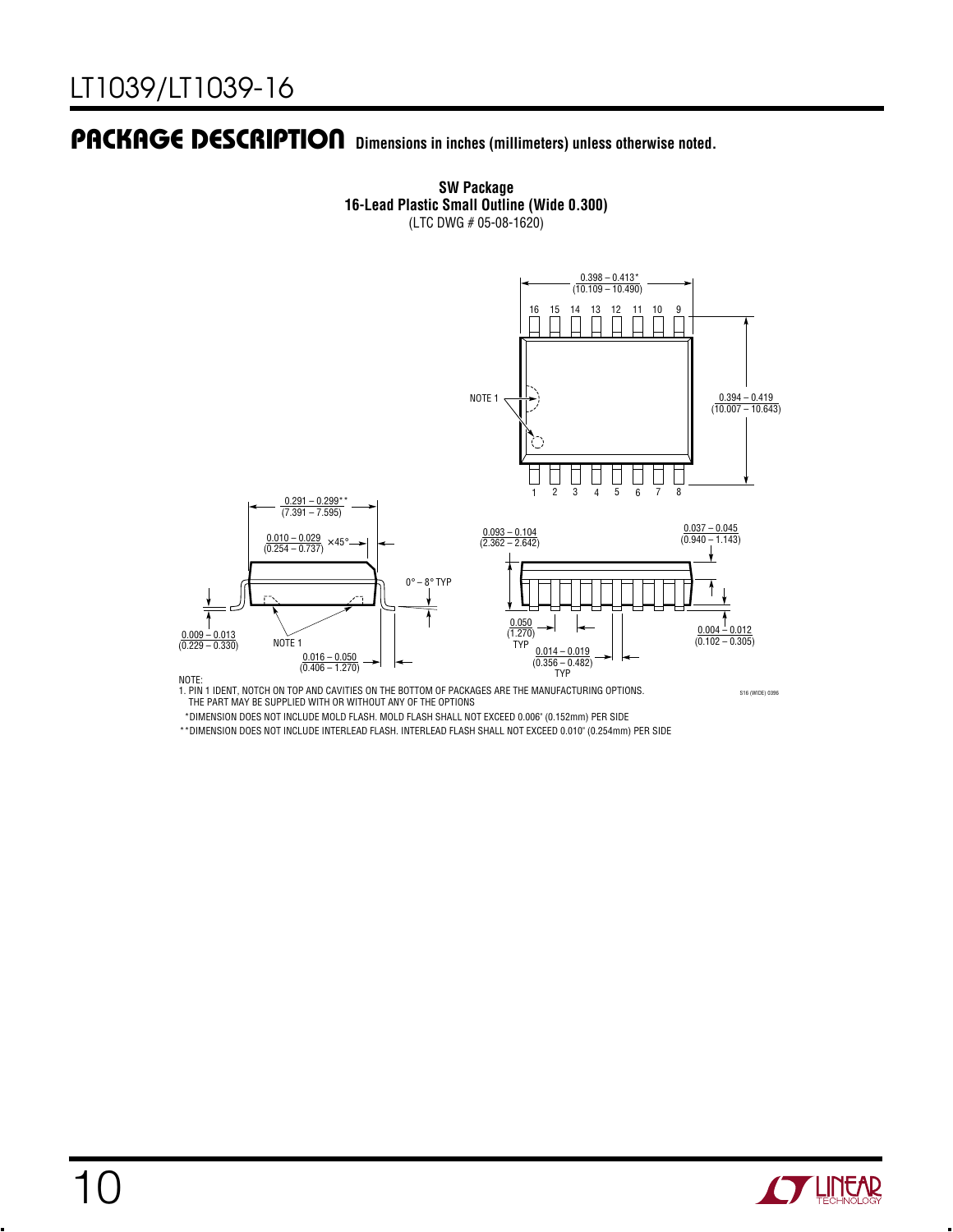

**SW Package 18-Lead Plastic Small Outline (Wide 0.300)** (LTC DWG # 05-08-1620)

NOTE:<br>1. PIN 1 IDENT, NOTCH ON TOP AND CAVITIES ON THE BOTTOM OF PACKAGES ARE THE MANUFACTURING OPTIONS. THE PART MAY BE SUPPLIED WITH OR WITHOUT ANY OF THE OPTIONS

S18 (WIDE) 0396

\*DIMENSION DOES NOT INCLUDE MOLD FLASH. MOLD FLASH SHALL NOT EXCEED 0.006" (0.152mm) PER SIDE

\*\*DIMENSION DOES NOT INCLUDE INTERLEAD FLASH. INTERLEAD FLASH SHALL NOT EXCEED 0.010" (0.254mm) PER SIDE